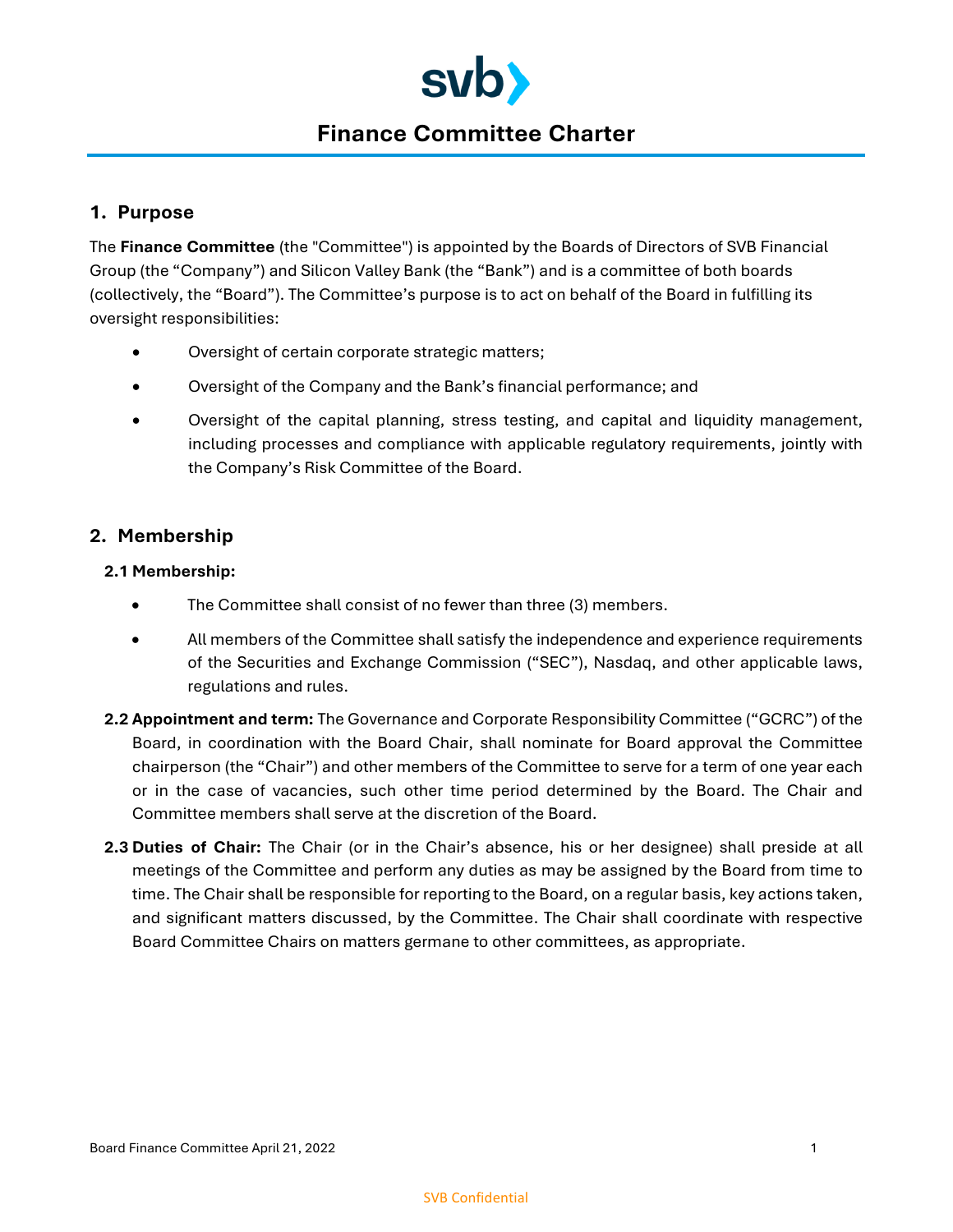## **3. Duties and responsibilities**

#### **3.1 Corporate strategic initiatives**

- **Corporate strategic initiatives:** The Committee shall review with management the Company's corporate development activities, such as strategic investments, mergers and acquisitions, new ventures and partnerships ("strategic initiatives"). The Committee shall also review, as delegated by the Board, any material corporate development matters that may result in a significant financial impact on the Company or the Bank, such as proposed mergers, acquisitions, or significant investments. The Committee will monitor management's performance in achieving desired strategic and financial goals related to approved strategic initiatives and conduct lookback reviews, as it deems necessary.
- **Capital allocation:** The Committee shall review, at least annually, management's strategies to allocate capital across the Company to advance the Company's strategic and financial goals.

#### **3.2 Financial strategies and performance**

- **Balance sheet management and financial strategies:** The Committee shall review, discuss with management, and as applicable, make appropriate recommendations to the Board for approval of, balance sheet and other financial strategies to achieve the Company and the Bank's objectives regarding financial matters, including: issuances of debt or equity securities: stock repurchases; investments; derivative activities; hedging activities; trading activities; private equity investment activities; deposits/client funds management; dividend strategies and any proposed dividend declarations by the Company or the Bank.
- **Financial performance and forecasts:** The Committee shall review the Company and the Bank's financial performance results and forecasts through the review of selected financial reports provided by management and such other information it deems appropriate.
- **Annual budget:** The Committee shall review, discuss with management, and as applicable, make appropriate recommendations to the Board for approval of the Company's annual corporate budget plan.

#### **3.3 Capital and liquidity management (review and approval shall be jointly with Risk Committee)**

- **Capital management and planning:** The Committee shall review, and discuss with management the Company's capital planning and capital risk management policies and processes, including capital strategies and adequacy; stress testing processes, scenario development and results; management's underlying assumptions, estimation approaches and model performance and overlays; and assessment against the Company's strategy and risk appetite.
- **Capital plan:** The Committee shall review the Company's annual capital plan, taking into consideration the results of the review of the plan by the Risk and Internal Audit functions, and recommend the plan for Board approval.
- **Liquidity management strategies and policies:** The Committee shall review, approve, and recommend for Board approval at least annually, the Company's liquidity risk management strategies, policies, and procedures, as developed by management.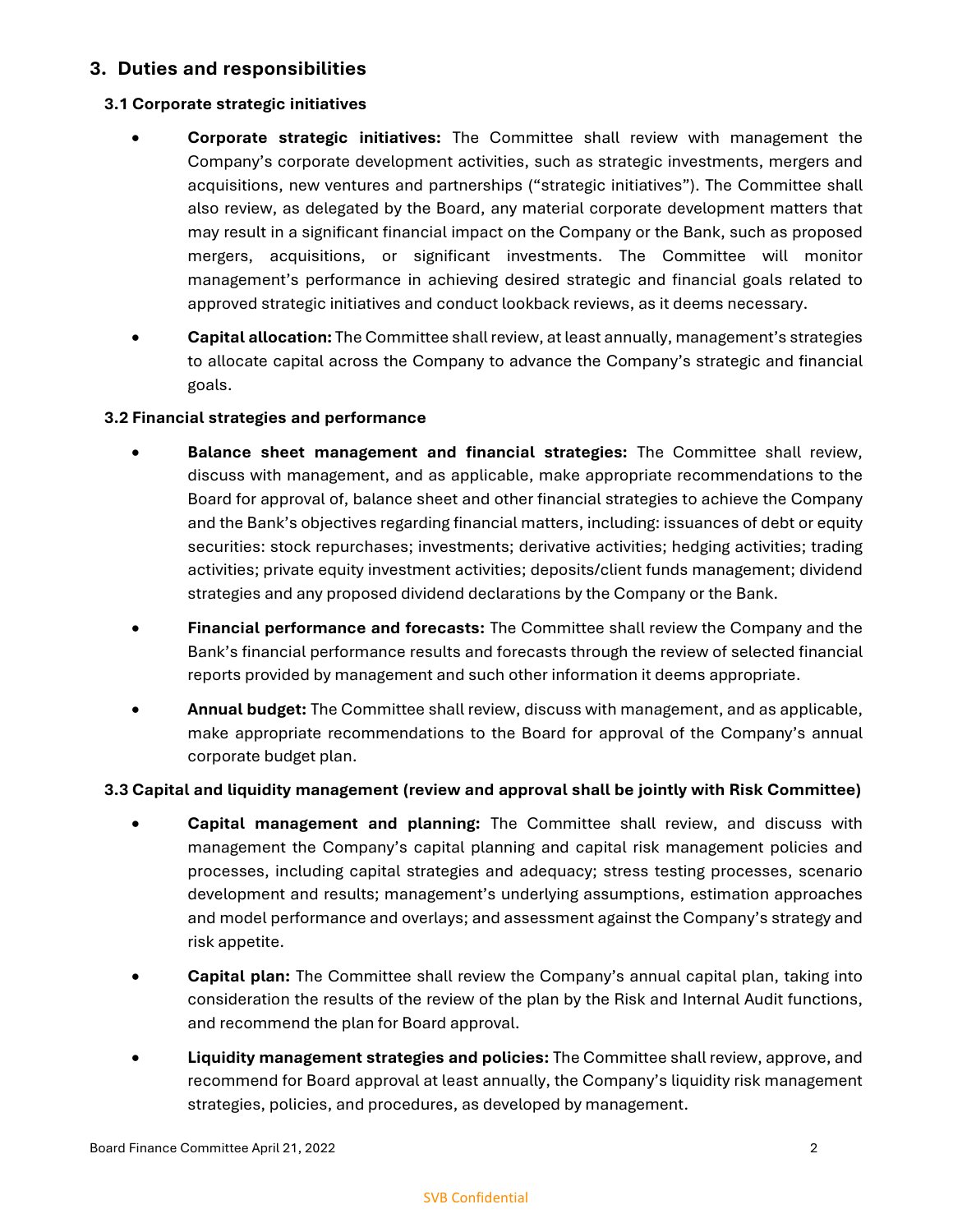- **Liquidity risk tolerance:** The Committee shall review, approve, and recommend for Board approval at least annually, the Company's liquidity risk tolerance as developed by management.
- **Liquidity management contingency funding:** The Committee shall review and approve, at least annually, the contingency funding plan that sets out the Company's strategies for addressing liquidity needs during liquidity stress events.
- **Liquidity management liquidity profile and tolerance:** The Committee shall review and discuss management reporting regarding the Company's liquidity risk profile, liquidity risk tolerance, as well as other key liquidity-related areas, including cash flow projection methodology and liquidity risk management issues from the Risk and Internal Audit functions (and management's corrective actions).
- **Compliance with capital adequacy, liquidity, and related regulatory standards:** The Committee shall review, the Company and the Bank's ongoing compliance with applicable regulatory requirements, including Federal Reserve capital adequacy and liquidity guidelines and applicable prudential regulatory standards, as well as internal policies.

#### **3.4 Financial risk management and remediation (review shall be jointly with the Risk Committee)**

 **Issue remediation:** The Committee shall review significant financial risk management reports and findings of management (as supplemented by the Control validation program overseen by the Chief Controls Officer), internal audit and regulators, related to the Company's corporate development, strategic planning processes and financial planning processes, including management's remediation plans and progress against such plans.

#### **3.5 Other delegated responsibilities**

 **Additional matters:** The Committee shall carry out such other duties that may be delegated to it by the Board from time to time.

## **4. Meetings**

#### **4.1 Meetings:**

- Meetings of the Committee shall be held at least quarterly at the time and place as the Board or Committee determines. Meetings may be held in-person or by telephone or video conferencing.
- A meeting of the Committee may be called by the Chair or any two members of the Committee.
- Agendas for meetings shall be set under the direction of the Chair.
- All determinations of the Committee shall be made by a majority of its members present at a duly convened meeting. In lieu of a meeting, the Committee may act by unanimous written consent.
- **4.2 Attendance:** The Committee may invite any director, officer or employee, any outside consultant or adviser, or other guest to attend any meeting of the Committee or to meet with any members of the Committee at any time.

#### SVB Confidential